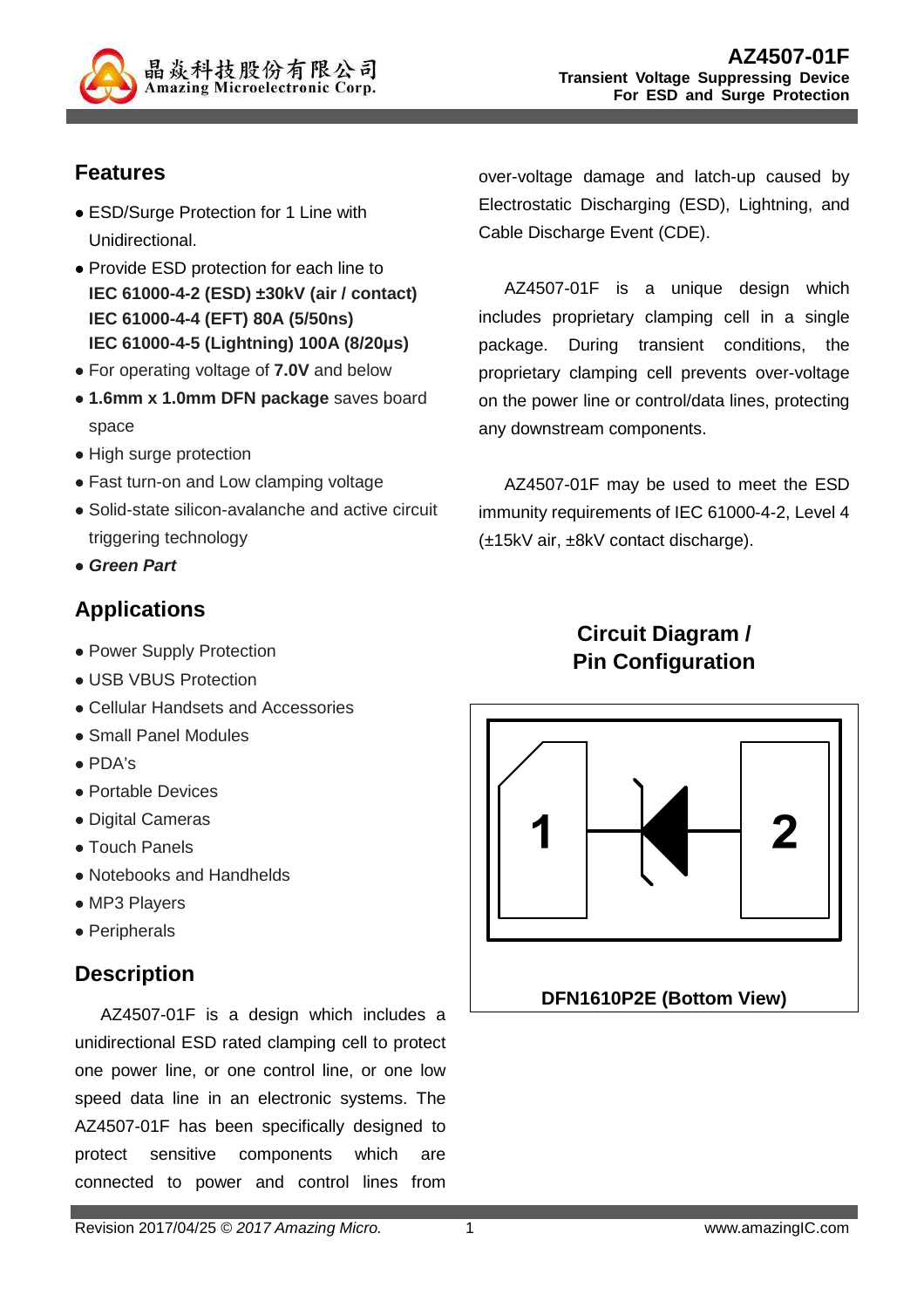

#### **SPECIFICATIONS**

| <b>ABSOLUTE MAXIMUM RATINGS</b>           |                        |                 |              |  |
|-------------------------------------------|------------------------|-----------------|--------------|--|
| <b>PARAMETER</b>                          | <b>SYMBOL</b>          | <b>RATING</b>   | <b>UNITS</b> |  |
|                                           | $I_{PP-1}$ (Note 1)    | 100             | A            |  |
| Peak Pulse Current (tp=8/20µs)            | $I_{PP-2}$ (Note 2)    | 60              |              |  |
| Operating Supply Voltage (pin-1 to pin-2) | $V_{DC}$               | 7.7             | V            |  |
| ESD per IEC 61000-4-2 (Air)               | V <sub>ESD</sub>       | ±30             | kV           |  |
| ESD per IEC 61000-4-2 (Contact)           |                        | ±30             |              |  |
| <b>Lead Soldering Temperature</b>         | $T_{\texttt{SOL}}$     | 260 (10 sec.)   | $\mathrm{C}$ |  |
| <b>Operating Temperature</b>              | $T_{OP}$               | $-55$ to $+85$  | $\mathrm{C}$ |  |
| Storage Temperature                       | ${\sf T}_{\text{STO}}$ | $-55$ to $+150$ | $\mathrm{C}$ |  |

| <b>ELECTRICAL CHARACTERISTICS</b>               |                         |                                                                                         |             |            |            |              |
|-------------------------------------------------|-------------------------|-----------------------------------------------------------------------------------------|-------------|------------|------------|--------------|
| <b>PARAMETER</b>                                | <b>SYMBOL</b>           | <b>CONDITIONS</b>                                                                       | <b>MINI</b> | <b>TYP</b> | <b>MAX</b> | <b>UNITS</b> |
| Reverse Stand-Off<br>Voltage                    | <b>V</b> <sub>RWM</sub> | Pin-1 to pin-2, T=25 $°C$ .                                                             |             |            | 7.0        | V            |
| Reverse Leakage<br>Current                      | $I_{\text{L}eak}$       | $V_{RWM}$ = 7.0V, T=25 °C, pin-1 to<br>pin-2.                                           |             |            | 1          | μA           |
| Reverse Breakdown<br>Voltage                    | $V_{BV}$                | $I_{\rm BV}$ = 1mA, T=25 °C, pin-1 to pin-2.                                            | 7.8         |            | 10.5       | V            |
| <b>Forward Voltage</b>                          | $V_F$                   | $I_F = 15 \text{mA}$ , T=25 °C, pin-2 to pin-1.                                         | 0.6         |            | 1.2        | $\vee$       |
| <b>Surge Clamping</b><br>Voltage (Note 1)       | V <sub>CL-surge</sub>   | $I_{PP}$ = 100A, tp=8/20 $\mu$ s, T=25 °C,<br>pin-1 to pin-2.                           |             | 18.5       |            | V            |
| <b>ESD Clamping</b><br>Voltage (Note 3)         | $V_{\text{clamp}}$      | IEC 61000-4-2 +8kV ( $I_{TLP}$ = 16A),<br>Contact mode, pin-1 to pin-2,<br>$T = 25$ °C. |             | 10         |            | V            |
| <b>ESD Dynamic</b><br><b>Turn-on Resistance</b> | $R_{\text{dynamic}}$    | IEC 61000-4-2 0~+8kV, T=25 °C,<br>Contact mode, pin-1 to pin-2.                         |             | 0.1        |            | Ω            |
| Channel Input<br>Capacitance                    | $C_{\text{IN}}$         | $V_R = 0V$ , f = 1MHz, T=25 °C, pin-1<br>to pin-2.                                      |             | 0.83       | 1.0        | nF           |

Note 1: The Peak Pulse Current measured conditions: tp = 8/20us, 2ohm source impedance.

Note 2: The Peak Pulse Current measured conditions:  $tp = 8/20 \mu s$ , 42ohm source impedance.

Note 3: ESD Clamping Voltage was measured by Transmission Line Pulsing (TLP) System.

TLP conditions:  $Z_0 = 50\Omega$ ,  $t_p = 100$ ns,  $t_r = 1$ ns.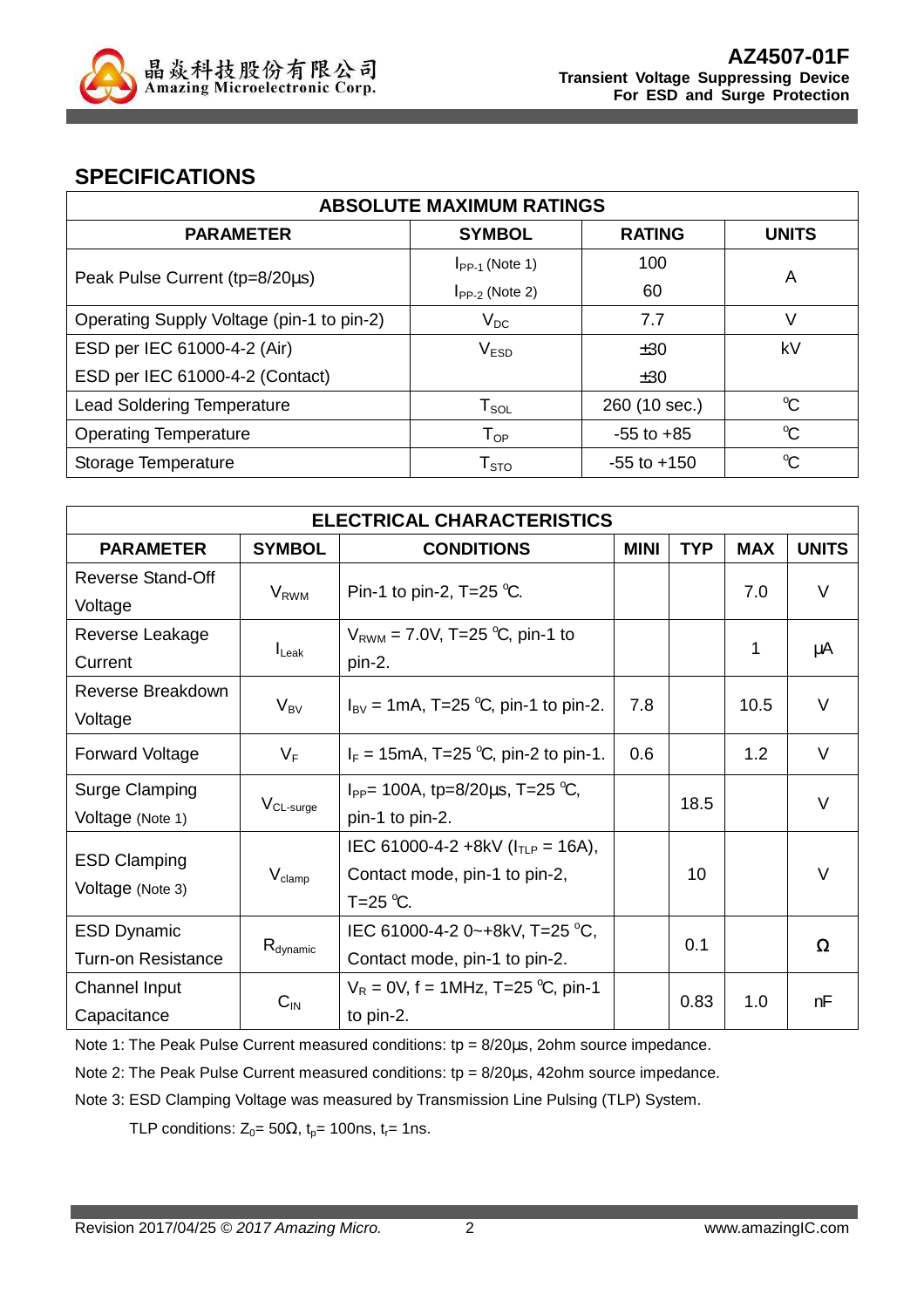

# **Typical Characteristics**







Typical Varaiation of C<sub>IN</sub> vs. V<sub>IN</sub>

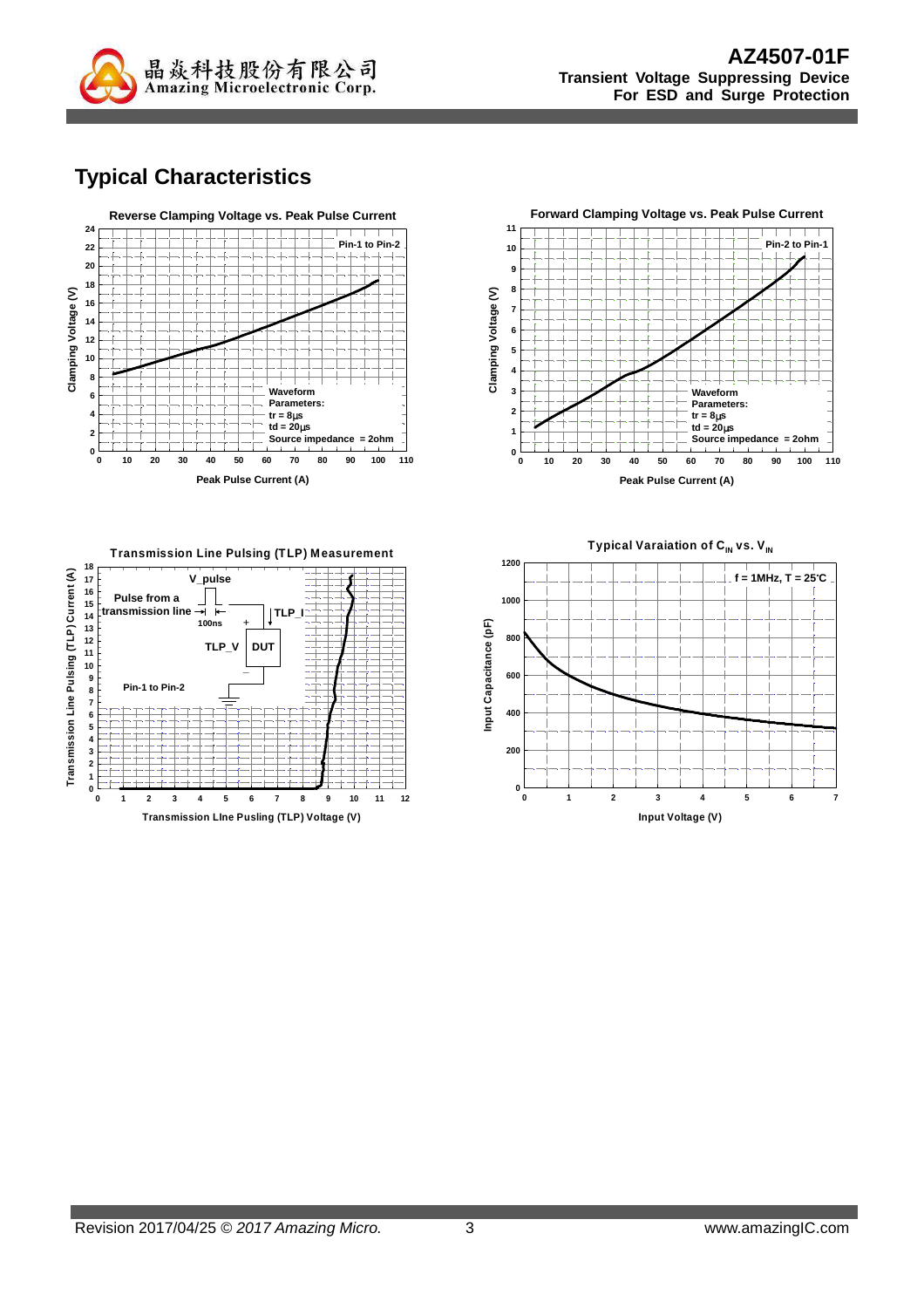

## **Mechanical Details**











## **PACKAGE DIMENSIONS**

| <b>SYMBOL</b>  | <b>Millimeter</b> |      |      |  |
|----------------|-------------------|------|------|--|
|                | Min.              | Typ. | Max. |  |
| D              | 0.95              | 1.00 | 1.05 |  |
| E              | 1.55              | 1.60 | 1.65 |  |
| C              | 0.75              | 0.80 | 0.85 |  |
| A              | 0.45              | 0.50 | 0.55 |  |
| A <sub>1</sub> |                   | 0.02 | 0.05 |  |
| e1             | <b>1.10BSC</b>    |      |      |  |
| F              | 0.10              | 0.15 | 0.20 |  |
| H              | 0.15              | 0.20 | 0.25 |  |
| L              | 0.35              | 0.40 | 0.45 |  |

# **LAND LAYOUT**



#### Notes:

This LAND LAYOUT is for reference purposes only. Please consult your manufacturing partners to ensure your company's PCB design guidelines are met.